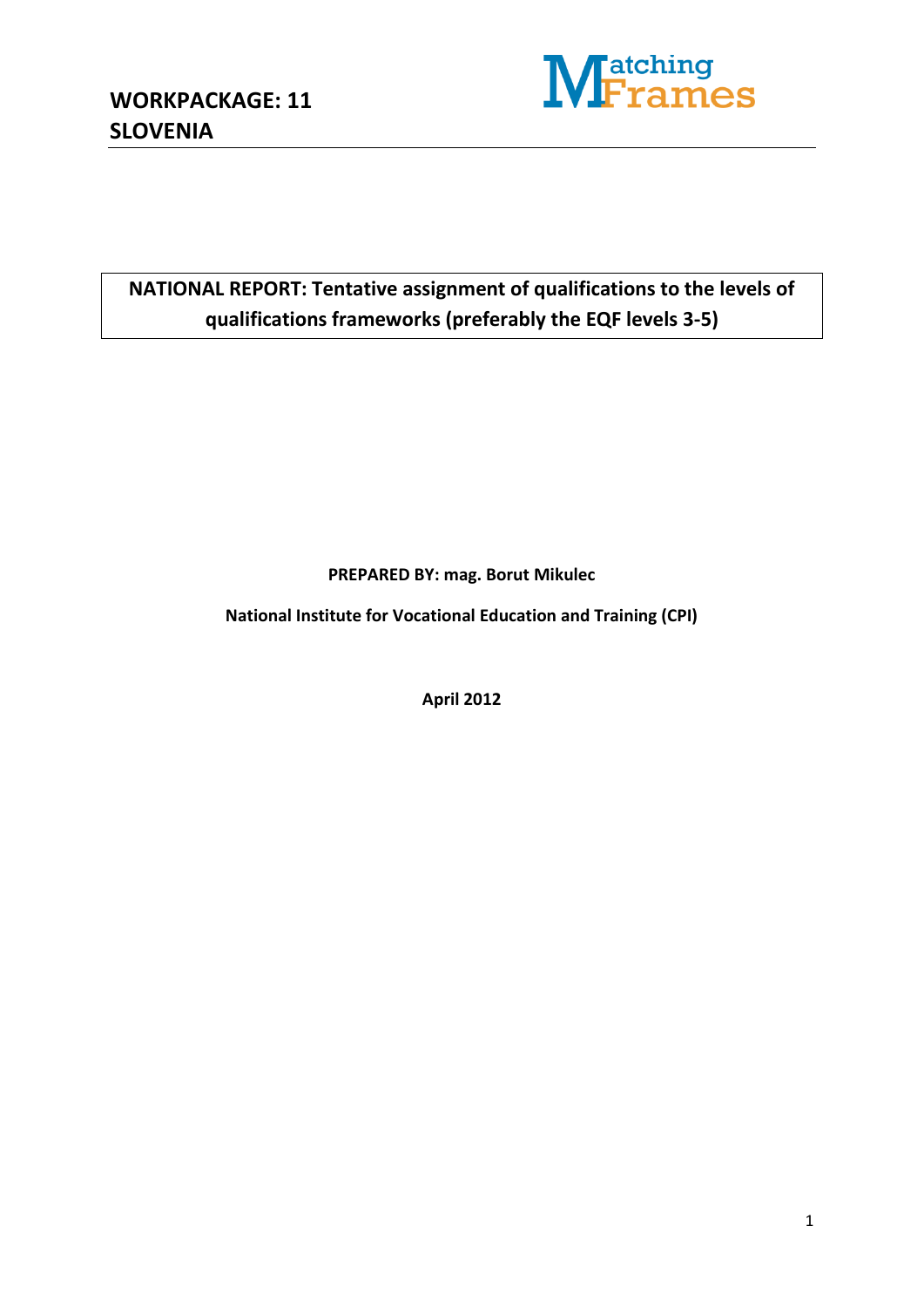

#### **Contents:**

| 1. |      |                                                                                    |  |
|----|------|------------------------------------------------------------------------------------|--|
| 2. |      |                                                                                    |  |
|    | 2.1. |                                                                                    |  |
|    | 2.2. |                                                                                    |  |
| 3. |      | Exemplary and tentative assignment of qualifications to NQF, SQF and EQF  10       |  |
|    | 3.1. |                                                                                    |  |
|    |      |                                                                                    |  |
|    | 3.2. | Qualification ELECTRTICAL ENGINEERING TECHNICIAN in field of Electrical sector  13 |  |
|    |      |                                                                                    |  |
|    | 3.3. |                                                                                    |  |
| 4. |      |                                                                                    |  |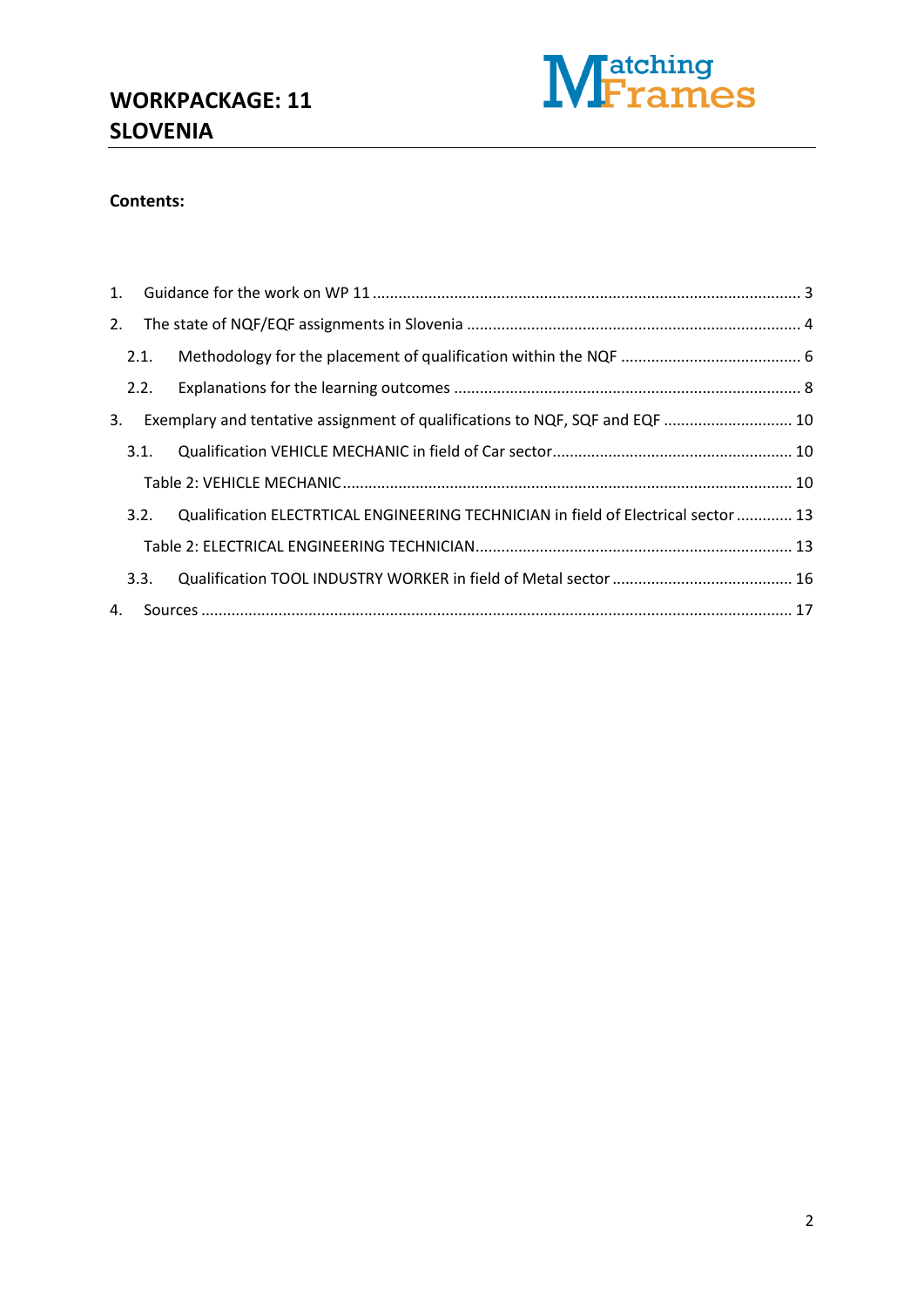

#### <span id="page-2-0"></span>**1. Guidance for the work on WP 11**

The major goal of work package 11 is the assignment of qualifications to the levels of qualifications frameworks (preferably the EQF levels 3-5). The work packages 8, 9 and 10 delivered results that serve as the basis for the works on WP 11.

How can qualifications be assigned to the levels of qualifications frameworks (NQF, SQF and EQF), is the core question to be answered by WP 11.

The methods of learning outcome-oriented design of sectoral qualifications frameworks will be used as the basis for the exemplary and tentative assignment of qualifications to NQF, SQF and EQF.

Especially the results and the exemplary qualifications of WP 10 (either way 1 or way 2) shall be subject of the assignment to be carried out in WP 11. It is essential that not only a level (i.e. a number) is provided but also rather the process to get there is described transparently.

In addition to the described level assignments, references between the qualifications frameworks (national, sectoral and European) shall be created.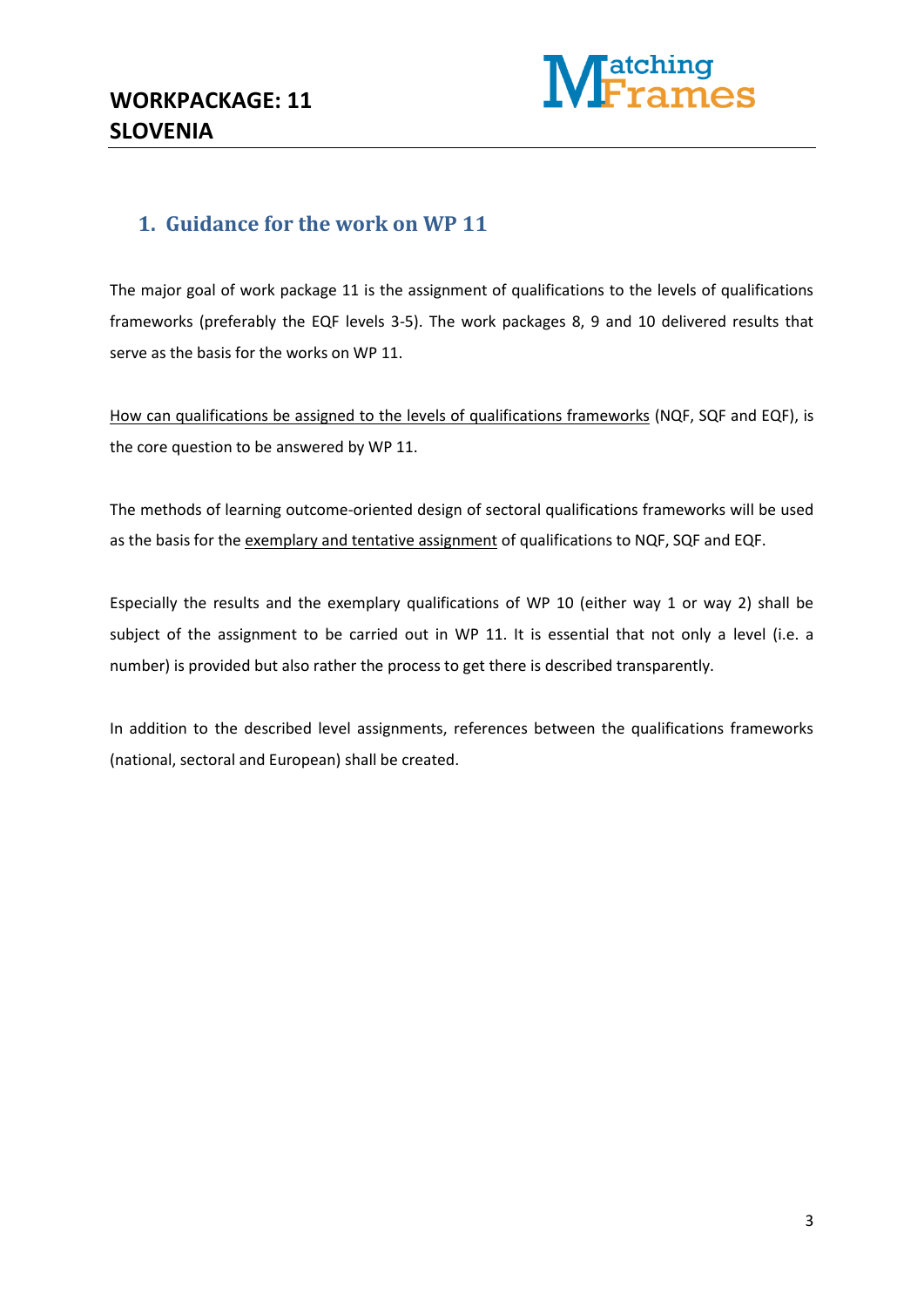$\overline{a}$ 



### <span id="page-3-0"></span>**2. The state of NQF/EQF assignments in Slovenia**

Referencing process in Slovenia **is not finished yet**, so at this moment we can't talk about **officially assigned qualifications to Slovenian qualifications framework** (hereinafter referred to as: **NQF**) or **referenced Slovenian qualifications levels to European qualifications framework** (hereinafter referred to as: **EQF**). Therefore, for the purpose of this analysis we are going to rely on draft report called *Referencing qualifications to NQF and levels to EQF<sup>1</sup> prepared by National expert group<sup>2</sup>. This* is the first draft proposal of Slovenian referencing to EQF and placement of qualifications to NQF which needs to be further discussed with National Steering Committee and other relevant stakeholders and NOT as final outcome of the referencing process.

The NQF is a **framework of communication<sup>3</sup>** with a *limited* scope for reform. Sectoral legislation and the classification system of education and training (hereinafter referred to as: KLASIUS) serve as a starting point for the classification of qualifications into the NQF. It consists of *ten levels*, making it possible to connect *education* and *qualification structures*. The coherence of both structures provides a basis for easier identification of qualifications and recognition of non-formal and informal knowledge/skills/competences. This element represents *reform* character of the framework (Referencing qualifications to … 2011, pp. 1).

Because key reforms<sup>4</sup> in VET (from 2001 on), GE (gimnazija, OŠ) and with Bologna process (from 2004 on) in HE already took place in Slovenia, the NQF does not aim to standardize curriculum documents in the field of Slovene education and training system! The proposal does NOT call for a curriculum reform along the entire educational vertical (ibid, pp. 4).

<sup>1</sup> Biloslavo, R., Pavlin, S., Skubic Ermenc, K. (2011). *Umeščanje kvalifikacij v SOK in ravni SOK v EOK* in EOVK. Delovno gradivo. Ljubljana: Center RS za poklicno izobraževanje.

 $^{2}$  National expert group was nominated in June 2010 for the purpose of the "research" development of NQF (see also National Report, WP 3, pp. 2) by the National Steering Committee which is the highest decision making body for NQF (ibid).

 $3$  The development of a national framework in the past period saw the emergence of two basic types in Europe: framework of communication and reform framework (Cedefop 2010; Slovenian Qualifications Framework Proposal (2010), pp. 5-6).

 $^4$  Learning outcome based occupational standards and curriculum (see also National Report, WP 10, pp. 2-3).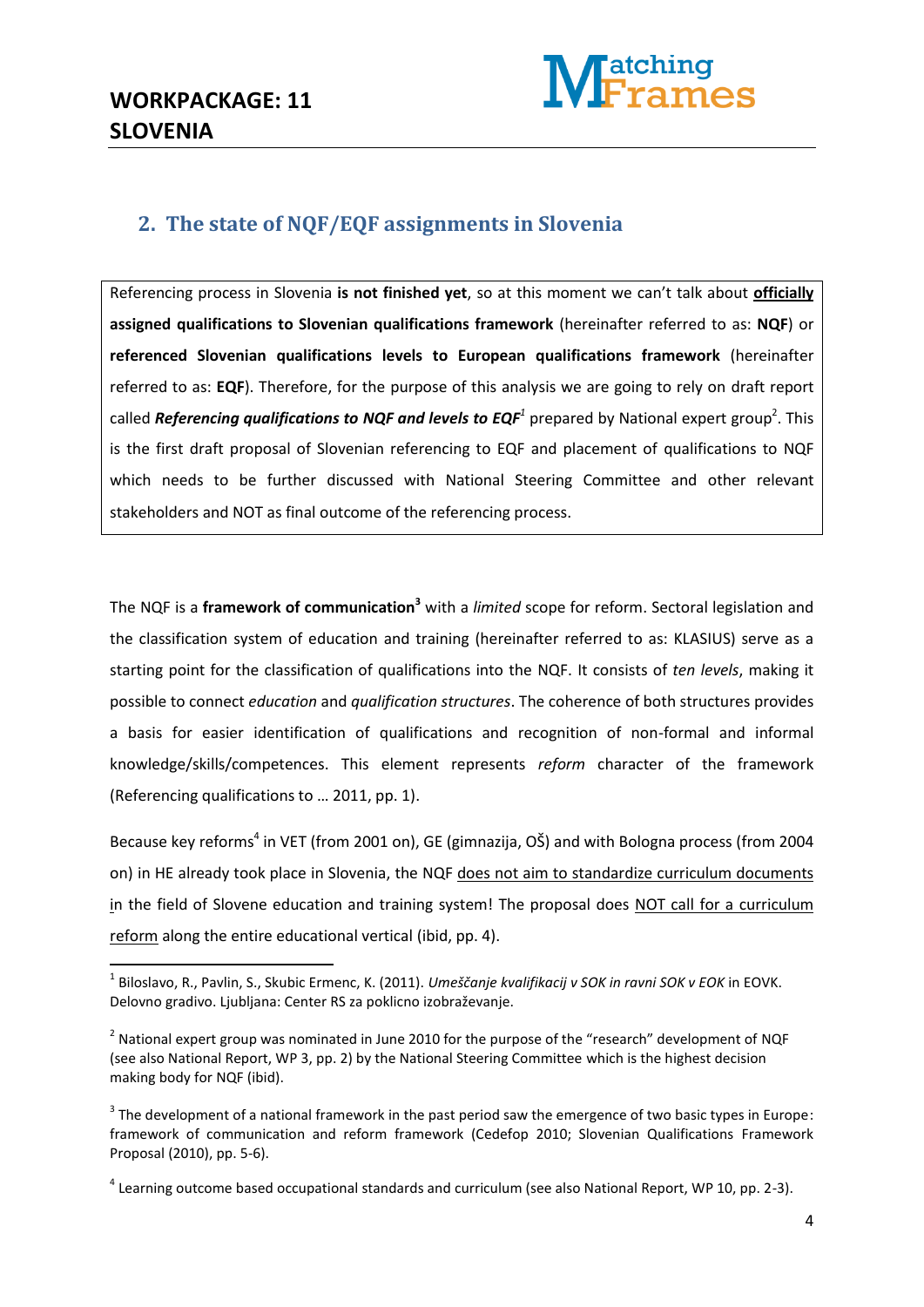

As indicated in previous National Reports (see WP 3, pp. 3; WP 6, pp. 2, WP 7, pp. 2, WP 9, pp. 5 and 12) we assigned **three types of qualifications in NQF**:

- 1) Education
- 2) National vocational qualification
- 3) Supplementary qualification

In the table below we can see how these three types of qualifications correspond to NQF **VET<sup>5</sup>** levels. Education is placed on left side of the table, because it is acquired in the formal educational system and gives public recognized (formal) education. On the right side of the table, national vocational qualification and supplementary qualification are placed, because these qualifications are acquired outside the formal educational system and do not provide public recognized (formal) education.

The table also shows how NQF levels are referenced to EQF.

| <b>Qualifications acquired in the formal</b><br>education system                                                                       | Qualifications acquired outside the formal<br>education system         | <b>EQF</b><br>level |
|----------------------------------------------------------------------------------------------------------------------------------------|------------------------------------------------------------------------|---------------------|
| <b>LEVEL 3</b>                                                                                                                         |                                                                        | 3.                  |
| <b>Final examination certificate</b><br>(LOWER VOCATIONAL EDUCATION)                                                                   | <b>National Vocational Qualification certificate</b><br>(NVQ, LEVEL 3) |                     |
| <b>LEVEL 4</b>                                                                                                                         |                                                                        | 4.                  |
| <b>Final examination certificate</b><br>(UPPER VOCATIONAL EDUCATION)                                                                   | <b>National Vocational Qualification certificate</b><br>(NVQ, LEVEL 4) |                     |
| <b>LEVEL 5</b>                                                                                                                         |                                                                        | 4.                  |
| Vocational matura certificate<br>Ination-<br>leaving<br>wide<br>secondary<br>school<br>examination)<br>(SECONDARY TECHNICAL EDUCATION) | <b>National Vocational Qualification certificate</b><br>(NVQ, LEVEL 5) |                     |
| General matura certificate<br>(SECONDARY GENERAL EDUCATION)                                                                            |                                                                        |                     |
| <b>LEVEL 6</b>                                                                                                                         |                                                                        | 5.                  |
| vocational education<br>degree<br><b>Higher</b><br>(HIGHER VOCATIONAL EDUCATION) <sup>6</sup>                                          | <b>National Vocational Qualification certificate</b><br>(NVQ, LEVEL 6) |                     |

#### **Table 1:** Qualifications in NQF and levels of NQF in EQF

1

 $<sup>5</sup>$  VET qualifications in NQF are placed from level 3 to level 6 (EQF, 3 to 5).</sup>

<sup>&</sup>lt;sup>6</sup> Pridobi se po letu 1996.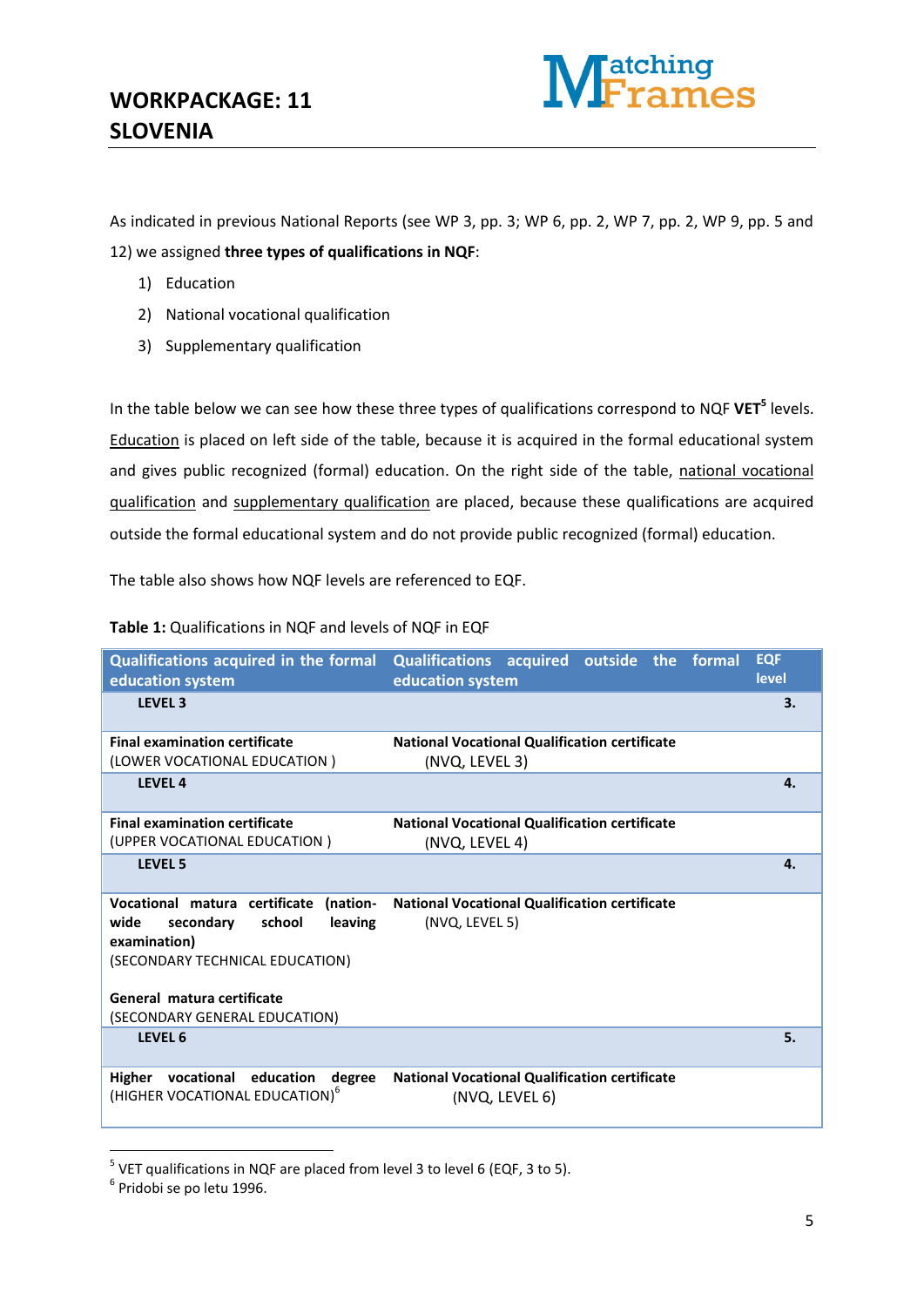

#### **SLOVENIA**

**Certificate testifying to successful completion of master craftsman examination** (SECONDARY GENERAL EDUCATION) **certificate testifying to successful completion of foreman examination** (SECONDARY GENERAL EDUCATION) **certificate testifying to successful completion of shop manager examination** (SECONDARY GENERAL EDUCATION)

The table is based on **exit** (and not entry) parameters. Thus, the table **does not** include the names for types of educational programmes (e.g. elementary **education**, secondary vocational education and similar), but completion of education and learning. Table incorporates TWO SEGMENTS OF QUALIFICATIONS, including appropriate NAMES OF OFFICIAL DOCUMENTS:

- The first segment includes TYPES OF EDUCATION applicants obtain in the state following their successful completion of publicly approved educational programmes.
- The second segment consists of NATIONAL VOCATIONAL QUALIFICATIONS testifying to work related vocational or professional capacity required to perform an occupation at a certain level of difficulty. Applicants obtain them either within the National Vocational Qualifications assessment and validation system or within the formal VET system.

Table does not include or shows supplementary qualifications because these qualifications are not defined at national level yet (see National Report, WP 7, pp. 4-6).

#### <span id="page-5-0"></span>**2.1. Methodology for the placement of qualification within the NQF**

Methodological parameters for education (1) and national vocational education (2) are not fully identical.

Educational qualifications are described in terms of following parameters:

- 1. Type of education
- 2. Duration of education and credit assessment (where applicable)
- 3. Admission requirements
- 4. Providers
- 5. Learning outcomes (NQF levels)
- 6. Assessment and awarding of a final grade: assessment system, progression, conditions for the acquisition of an official document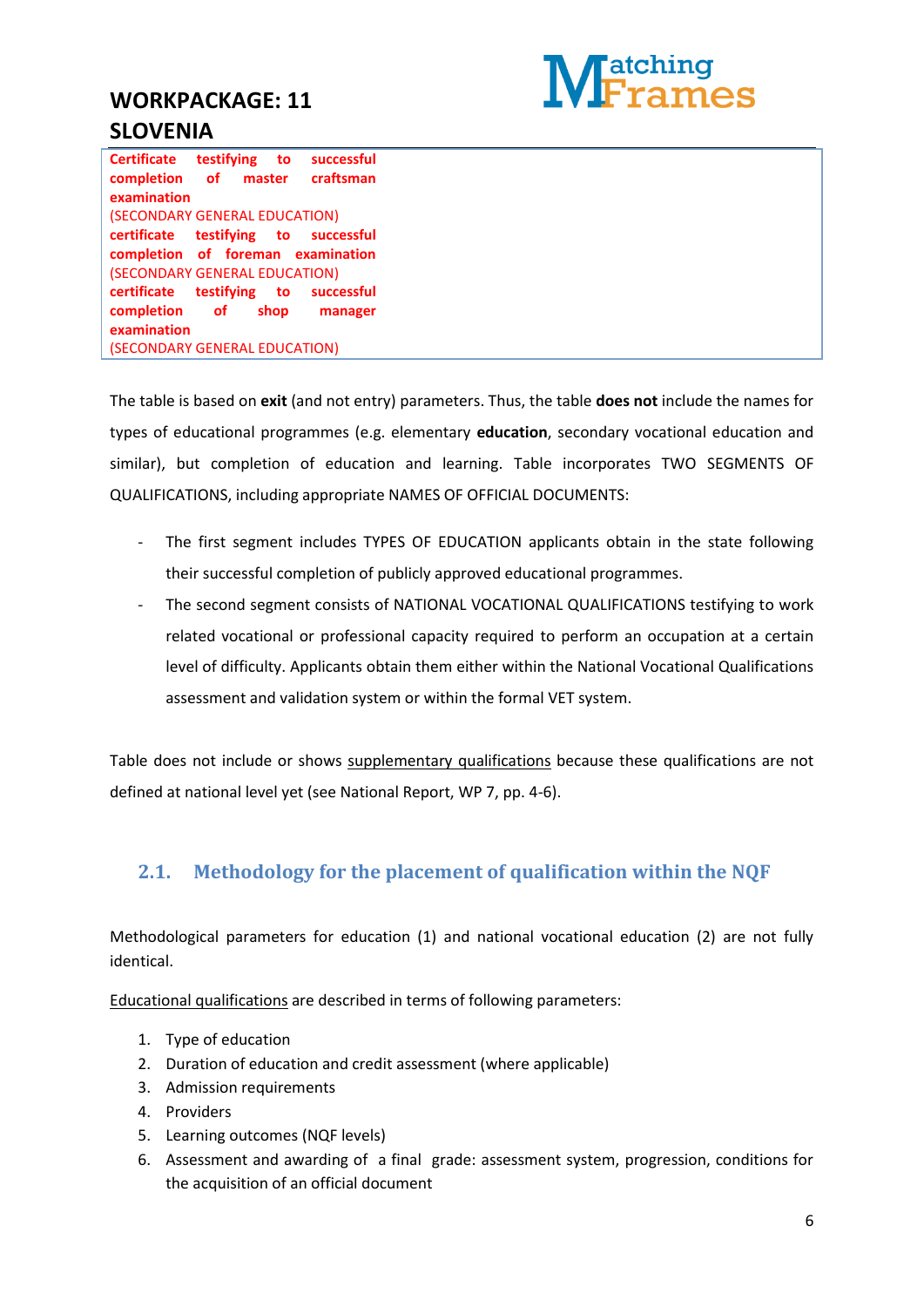

7. Transferability

| Example 1:                       |                                                       |  |
|----------------------------------|-------------------------------------------------------|--|
| <b>QUALIFICATION</b>             |                                                       |  |
| (document)                       |                                                       |  |
| <b>Type of education</b>         |                                                       |  |
| <b>Duration</b>                  |                                                       |  |
| <b>Admission</b><br>requirements |                                                       |  |
| <b>Providers</b>                 |                                                       |  |
| <b>Learning</b>                  |                                                       |  |
| (NQF<br>outcomes                 |                                                       |  |
| levels)                          |                                                       |  |
| <b>Assessment</b><br>and         | Assessment system                                     |  |
| awarding of a final              | Progression                                           |  |
| grade                            | Condition for the acquisition of an official document |  |
|                                  |                                                       |  |
| <b>Transferability</b>           |                                                       |  |

In contrast to the description of educational attainment, no admission parameters are included in the description of National Vocational Qualifications as these are irrelevant. The only exception (could) be admission requirements which are envisaged for some particular National Vocational Qualifications. The parameters indicating characteristics and quality of knowledge assessment and grading are added, which is the key parameter in the system of assessment and recognition of nonformal and informal learning.

Therefore, qualifications are described in terms of the following parameters:

- 1. Learning outcomes (NQF levels)
- 2. Admission requirements (when relevant)
- 3. Assessment
- 4. Providers (of procedures for the assessment and validation of vocational qualifications)
- 5. Assessors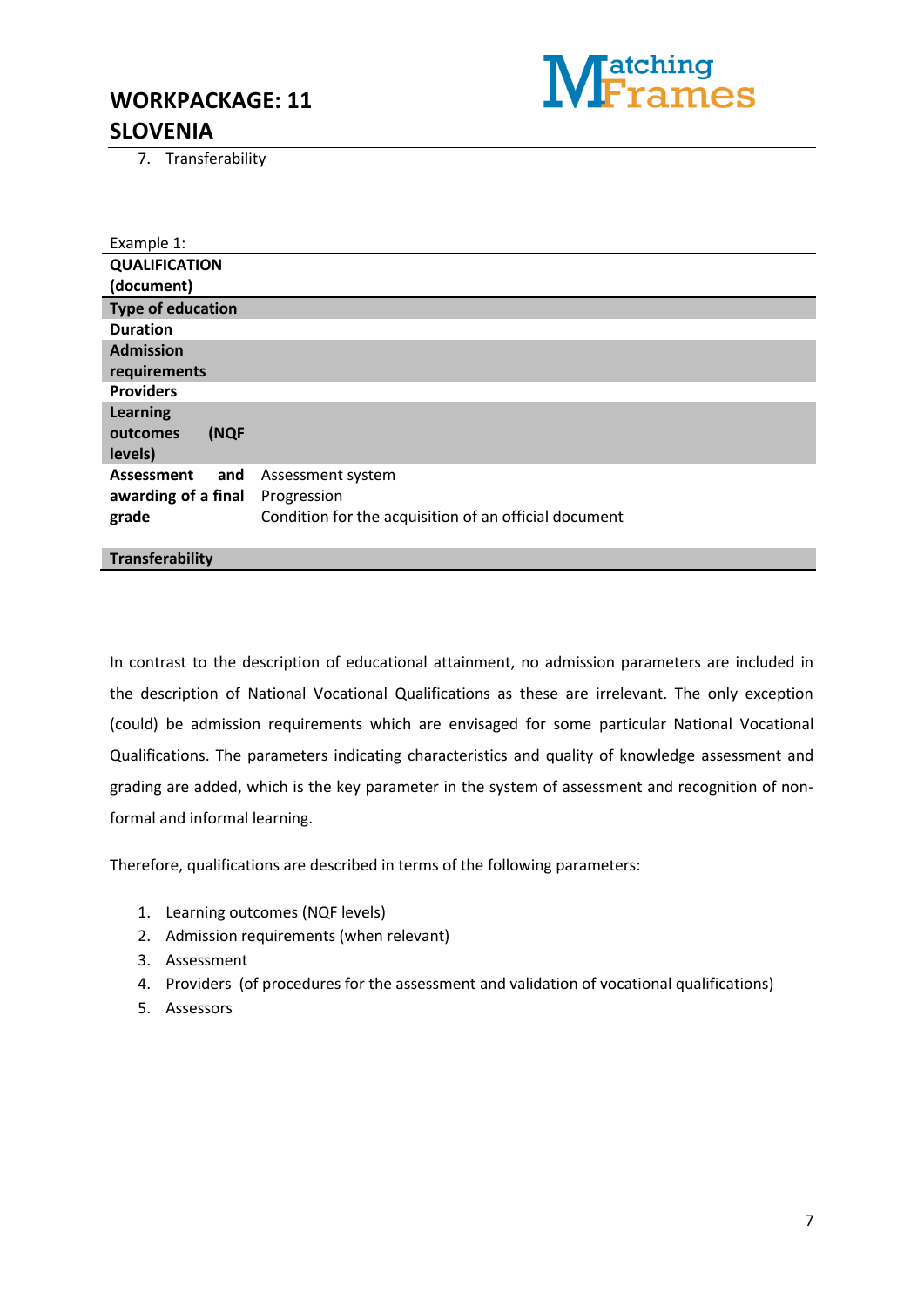

| Example 2:               |
|--------------------------|
| <b>QUALIFICATION</b>     |
| (document)               |
| <b>Learning</b>          |
| in<br>outcomes           |
| relation to NQF          |
| descriptors              |
| <b>Admission</b>         |
| requirements             |
| <b>Assessment</b><br>and |
| awarding of a final      |
| grade                    |
| <b>Providers</b>         |
| <b>Assessors</b>         |

#### <span id="page-7-0"></span>**2.2. Explanations for the learning outcomes**

The key data providing the rationale for the placement of both type and individual title of qualification is the **level of difficulty and complexity of a learning outcome**.

It goes without saying that more **detailed descriptions of learning outcomes can be found in curriculum documents**. Thus, there is no reason to copy learning outcomes for placement purposes!

In addition, curriculum documents exhibit big differences. The biggest differences can be observed between both segments of qualifications as well as within individual segment (between grades and types of education):

- a. *Elementary education*: the Organisation and Financing of Education Act and the Elementary School Act exert influence on learning outcome contents with defined educational objectives. Learning outcomes are directly defined by curricula which are elaborated for every subject separately. The level and complexity of knowledge is most evident from operational objectives and standards of knowledge.
- b. *Secondary education*: in addition to the Organisation and Financing of Education Act, the Vocational Education Act and the Gimnazije Act also have an impact on learning outcomes. Educational programmes are of key importance as they already present more detailed educational objectives, and of course operational curriculum documents with different names and formats: grammar schools have curricula,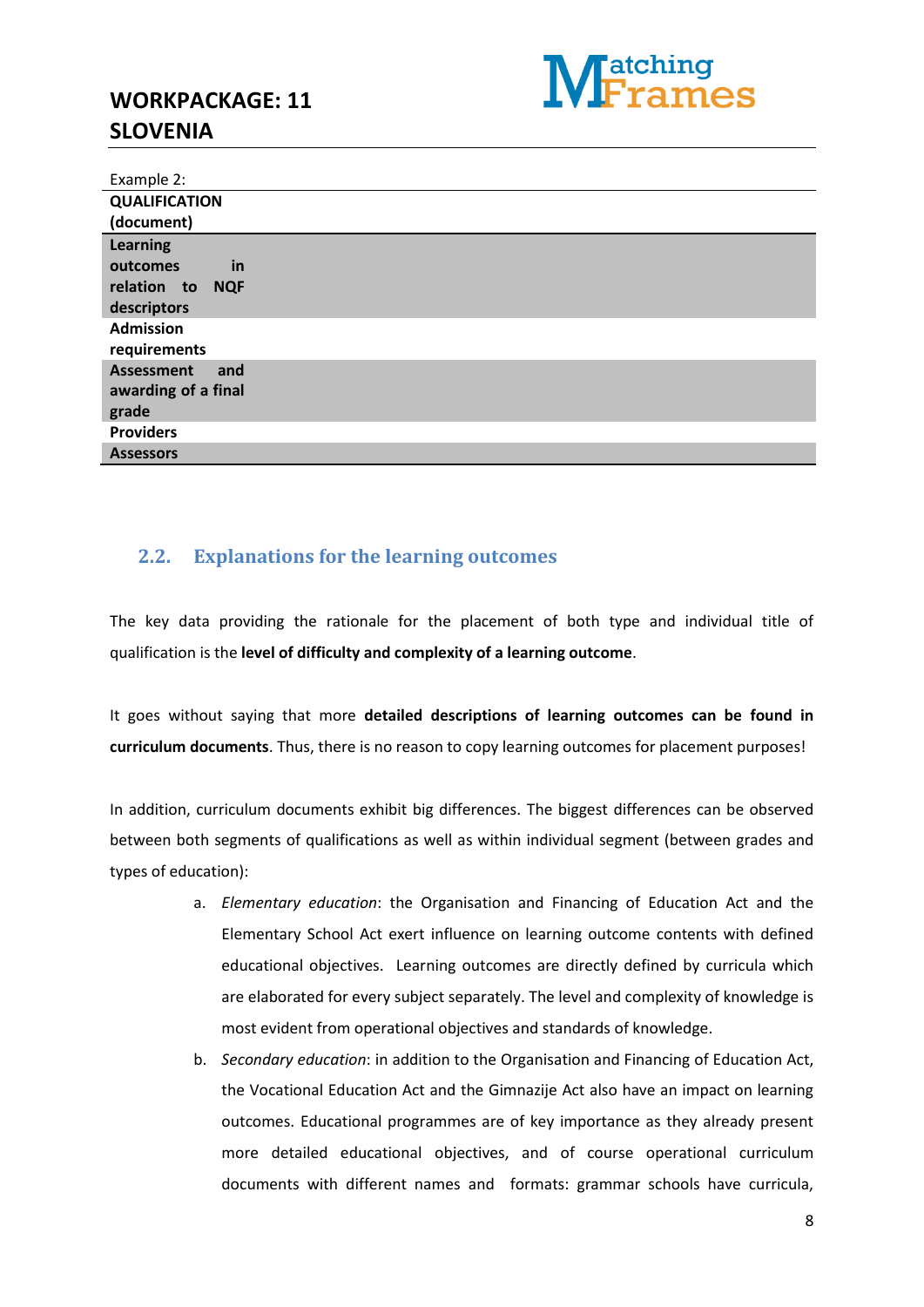

while VET programmes have curricula (for general education subjects) as well as catalogues of knowledge(for technical modules) based on occupational standards. Learning outcomes are also affected by matura catalogues and examination catalogues.

- c. *Higher education*: educational objectives are stipulated in educational programmes. In addition, every subject (or module) has its own curricula. The Higher Education Act and the Post-secondary Vocational Education Act also impact learning outcomes.
- d. *National Vocational Qualifications*: learning outcomes rest on occupational standards, which are supplemented by two additional documents: catalogues of standards of knowledge and skills as well as examination catalogues, whereas the National Professional Qualifications Act has an impact on learning outcomes.

There are also differences within four categories enumerated above. Big differences can be observed between curricula or catalogues of knowledge:

- e. both in terms of the implementation of learning objectives (relations between general or orientation objectives and operational objectives , form and structure of standards of knowledge)
- f. as well as in terms of structure itself (position and conception of competences, relation between informative, formative as well as upbringing /socialization objectives).

In the light of diversity and variety of solutions characterising the Slovene education and qualification system learning outcome descriptions in the NQF follow the logic devised to serve its purposes:

- it considers the progression of difficulty in accordance with level descriptors at ten levels,
- by analogy three substantive categories are considered (knowledge, skills and competences) based on elaborated definitions. The diversity of understanding and curriculum derivations is especially pronounced in the case of **competences**, which is why it is not possible to directly transfer the description of competences from curriculum documents to the description of qualifications elaborated for the purpose of qualification placement within the national framework.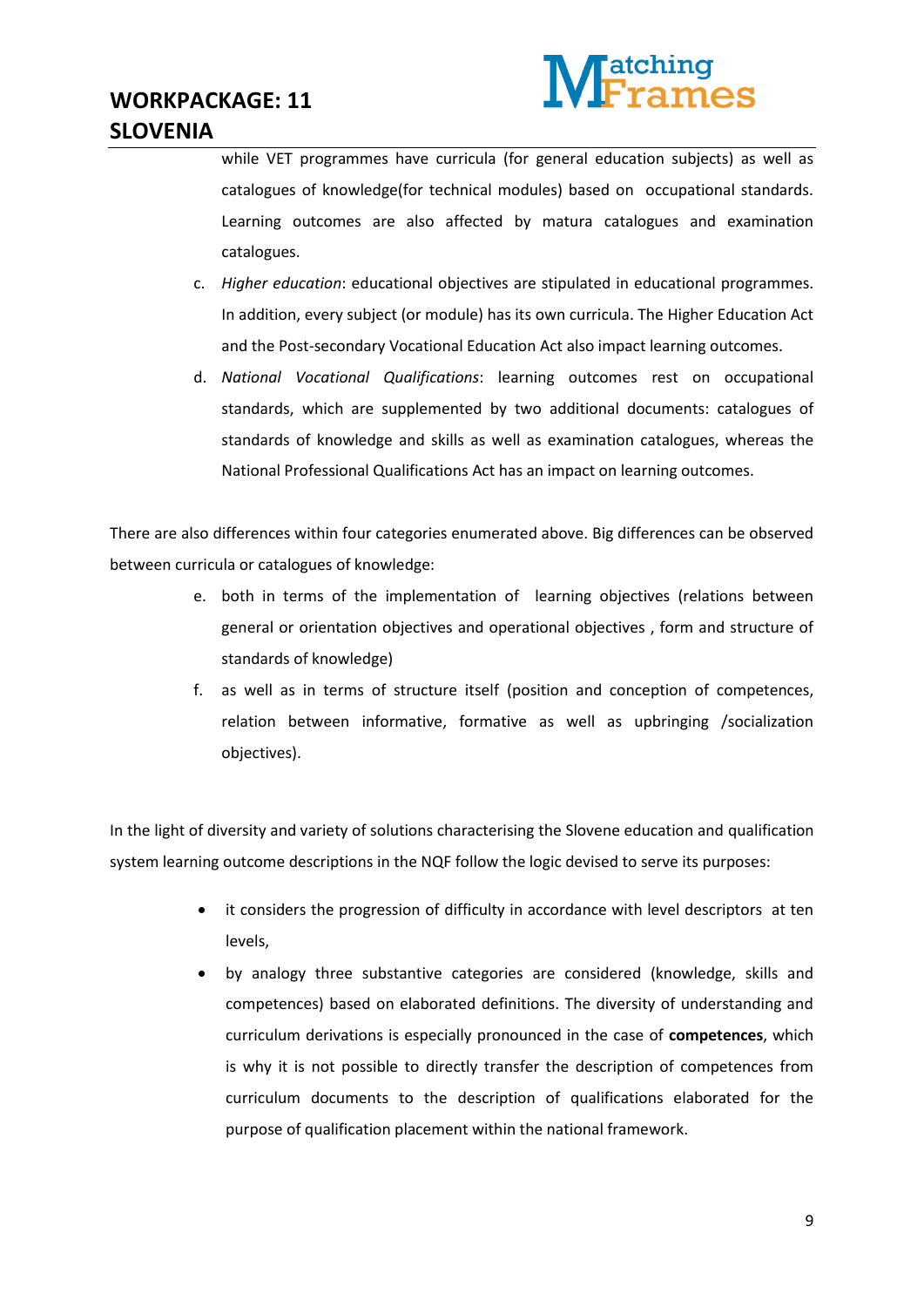

**Descriptions of qualifications (see examples in selected sectors) for the purposes of the Slovene Qualifications Framework are elaborated with the view to SYNTHESIZE key learning outcomes from all relevant legislative and curriculum documents. The outcomes most clearly demonstrating the image of a graduate, depth and breadth of her/his knowledge, aptitude and competence are defined as KEY learning outcomes.**

## <span id="page-9-0"></span>**3. Exemplary and tentative assignment of qualifications to NQF, SQF and EQF**

Based on the presented qualification structures in the field of **metal, car and electrical sector (see**  WP 7, pp. 5-6) and above described draft referencing placement of qualification into QF, methodology and use of learning outcomes in Slovenian qualification framework, we are going to place following qualifications into Slovenian qualifications framework.

## <span id="page-9-1"></span>**3.1. Qualification VEHICLE MECHANIC in field of Car sector**

| Learning outcomes and description of qualification: see table 2 below |  |
|-----------------------------------------------------------------------|--|
| Level of certificate: NQF LEVEL 4, EQF LEVEL 4 and ISCED level 3 C    |  |

| <b>QUALIFICATION</b>   | <b>UPPER SECONDARY VOCATIONAL EDUCATION</b>                                                                                                                                                                                                                                                                                            |
|------------------------|----------------------------------------------------------------------------------------------------------------------------------------------------------------------------------------------------------------------------------------------------------------------------------------------------------------------------------------|
| (certificate)          | (a certificate of the final exam)                                                                                                                                                                                                                                                                                                      |
|                        | <b>Upper Secondary vocational education</b>                                                                                                                                                                                                                                                                                            |
| <b>Duration period</b> | 3-4 years, 180 credits                                                                                                                                                                                                                                                                                                                 |
| <b>Admission</b>       | Primary school education or lower secondary vocational education                                                                                                                                                                                                                                                                       |
| requirements           |                                                                                                                                                                                                                                                                                                                                        |
| <b>Providers</b>       | Vocational schools (which can perform the education programmes in<br>cooperation with the employer and / intercompany education centre)<br>- Centres for education of children and youngsters with special needs (these<br>centres perform programmes tailored to the special needs of students)<br>- Institutions for adult education |
| Learning outcomes      | Knowledge: level 4                                                                                                                                                                                                                                                                                                                     |

<span id="page-9-2"></span>Table 2: VEHICLE MECHANIC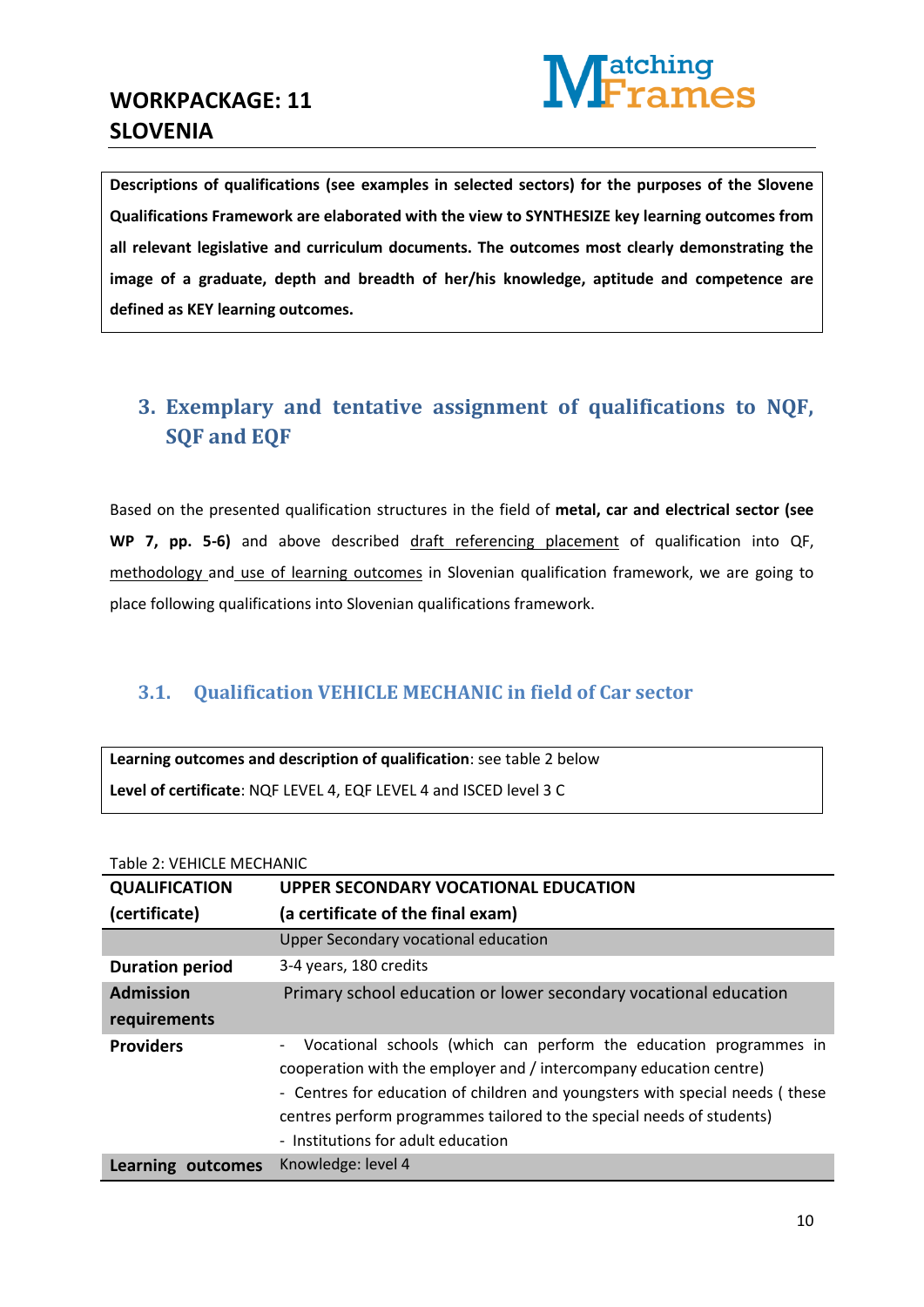

| ( at the level of        | Skills: level 4                                                                                                                                                                                                                                                                                                                                                                                                                                                                                                                                                                              |
|--------------------------|----------------------------------------------------------------------------------------------------------------------------------------------------------------------------------------------------------------------------------------------------------------------------------------------------------------------------------------------------------------------------------------------------------------------------------------------------------------------------------------------------------------------------------------------------------------------------------------------|
| SQF)                     | Competences: level 4                                                                                                                                                                                                                                                                                                                                                                                                                                                                                                                                                                         |
| <b>Assessment</b><br>and | Assessment system:                                                                                                                                                                                                                                                                                                                                                                                                                                                                                                                                                                           |
| awarding                 | Examination and assessment are tools which help in determining students'<br>vocational abilities, skills and competences, and their abilities in meeting the<br>requirements for reaching credits in accordance with the educational<br>programme. The assessment also includes the informally acquired knowledge<br>which is duly proven. The students are assessed with grades from 5 (excellent)<br>to $1$ (poor).<br>Progression:                                                                                                                                                        |
|                          | Students' advancement to the next year depends on their success at the end<br>of the school year which includes positive grades in all subjects and modules<br>and successfully completed all other educational obligations determined by<br>the educational programme. The student may be exceptionally promoted to<br>the next year in case s/he has not obtained a positive grade in all subjects or<br>modules.<br>Final exam:                                                                                                                                                           |
|                          | The educational programme is completed with the final exam by which i<br>determined student's knowledge important for life and work, for further<br>education and student's professional and personal development. The final<br>exam may be taken by everyone who has successfully completed the final year<br>of the educational programme or everyone who has reached the prescribed<br>number of credit and has performed other activities defined with the<br>educational programme.<br>Conditions for the acquisition of an official document:<br>Successfully passing the examination. |
| <b>Transferability</b>   | Rights/capability for further education:<br>Vocational and technical education master craftsman exam, foreman<br>exam and shop manager exam (SQF, level 5)                                                                                                                                                                                                                                                                                                                                                                                                                                   |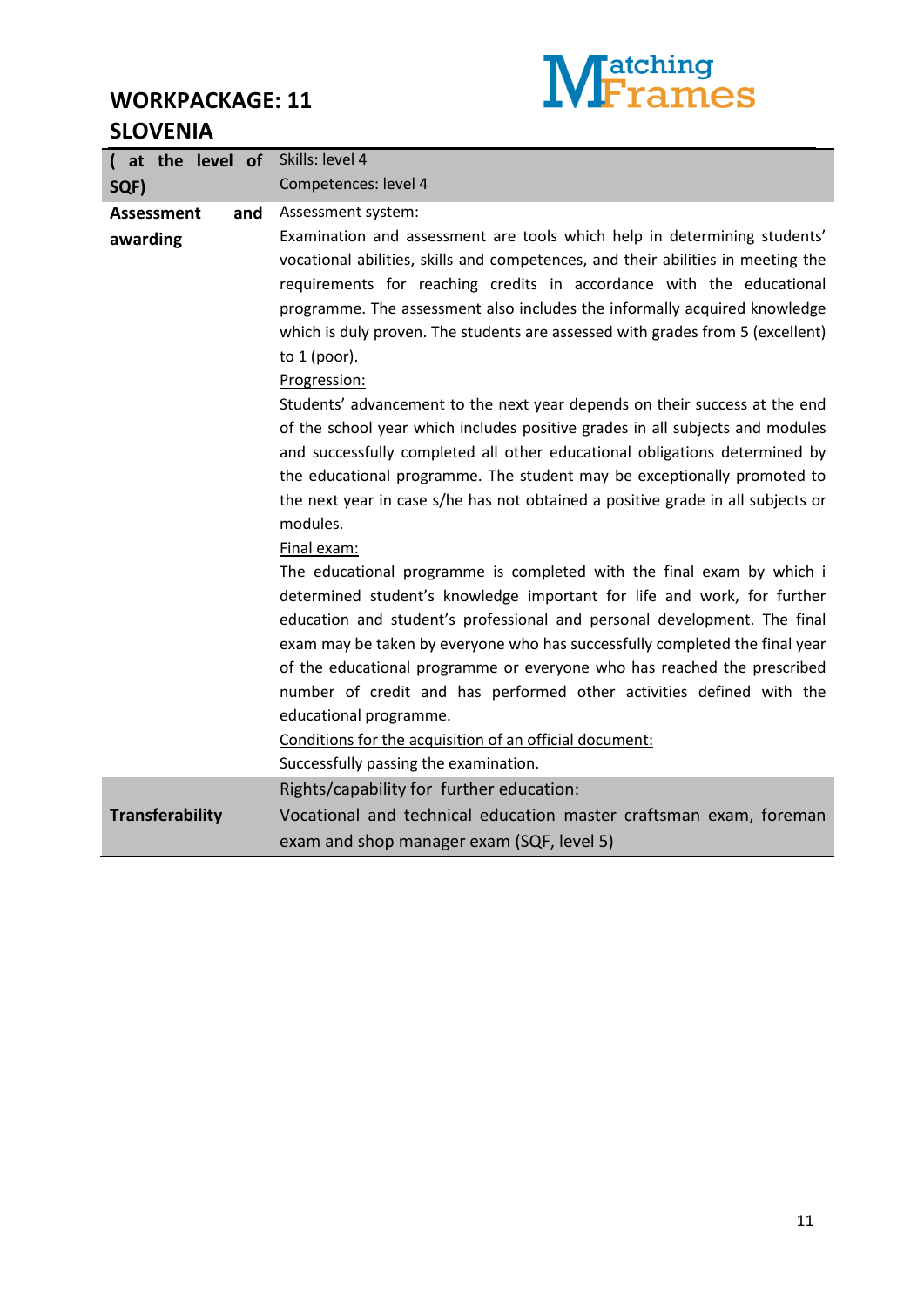

#### **SLOVENIA**

**Example of qualification:** 

## **Title of qualification: CAR MECHANIC**

## **Name of the educational programme**: CAR MECHANIC

#### **Learning outcomes**

Participant in the education process:

| Knowledge     | Is proficient of a foreign language at the level A2 according to the<br>$-$                       |
|---------------|---------------------------------------------------------------------------------------------------|
|               | Common European Language Framework                                                                |
|               | Is acquainted with the forms, causes and areas of environment pollution                           |
|               | as well as with the ways of conducting towards the environment in                                 |
|               | Slovenia and around the world                                                                     |
|               | Has knowledge in mathematics                                                                      |
|               | Has the basic knowledge of physical, chemical and biological laws and of                          |
|               | the methods in examining the phenomena and processes in the nature                                |
|               | Has knowledge in perceiving, defining and producing written and oral<br>$\qquad \qquad -$         |
|               | non-literally texts.                                                                              |
|               | Understands the art as an area of various genres, its importance to the                           |
|               | cultural and creative approach as well as its applicability to the                                |
|               | professional, personal and social life.                                                           |
|               | has a thorough knowledge and understands the principles (laws) in the                             |
|               | mechanical engineering.                                                                           |
|               | Acquires the fundamental knowledge in pneumatics, hydraulics, electro<br>$\overline{\phantom{a}}$ |
|               | technology and electronics.                                                                       |
|               | Knows the component parts, kits, devices and systems of the motor                                 |
|               | vehicles, materials for their producing and principles of functioning.                            |
|               | Understands the mechanics and technique of the motor vehicles and                                 |
|               | rolling stocks.                                                                                   |
|               | Has professional knowledge of the methods of measurement and control                              |
|               | procedures.                                                                                       |
|               | Has an ability to realise the characteristics, structure and use of the metal                     |
|               | and non-metal structures.                                                                         |
|               | Has been trained for preparation and performance of the rational                                  |
| <b>Skills</b> | intervention on the car                                                                           |
|               | Has been trained for assessment and selection of the most economical                              |
|               | methods for elimination of the problems in the car in accordance with                             |
|               | customer's expectations, and safety, environmental and security                                   |
|               | regulations.                                                                                      |
|               | Is capable of providing maintenance and service to the car electric and                           |
|               | electronic systems.                                                                               |
|               | Plans and perform the checks and repairs of the engine, brakes, steering                          |
|               | and electrical systems in the vehicle.                                                            |
|               | Is capable of diagnosing, installing, maintaining and repairing the                               |
|               | constituent parts, units, devices and systems of the motor vehicles.                              |
|               | Has been trained for a correct use of the machines and devices and is                             |
|               | acquainted with the regulations for reduction of the harmful effects to                           |
|               | the environment.                                                                                  |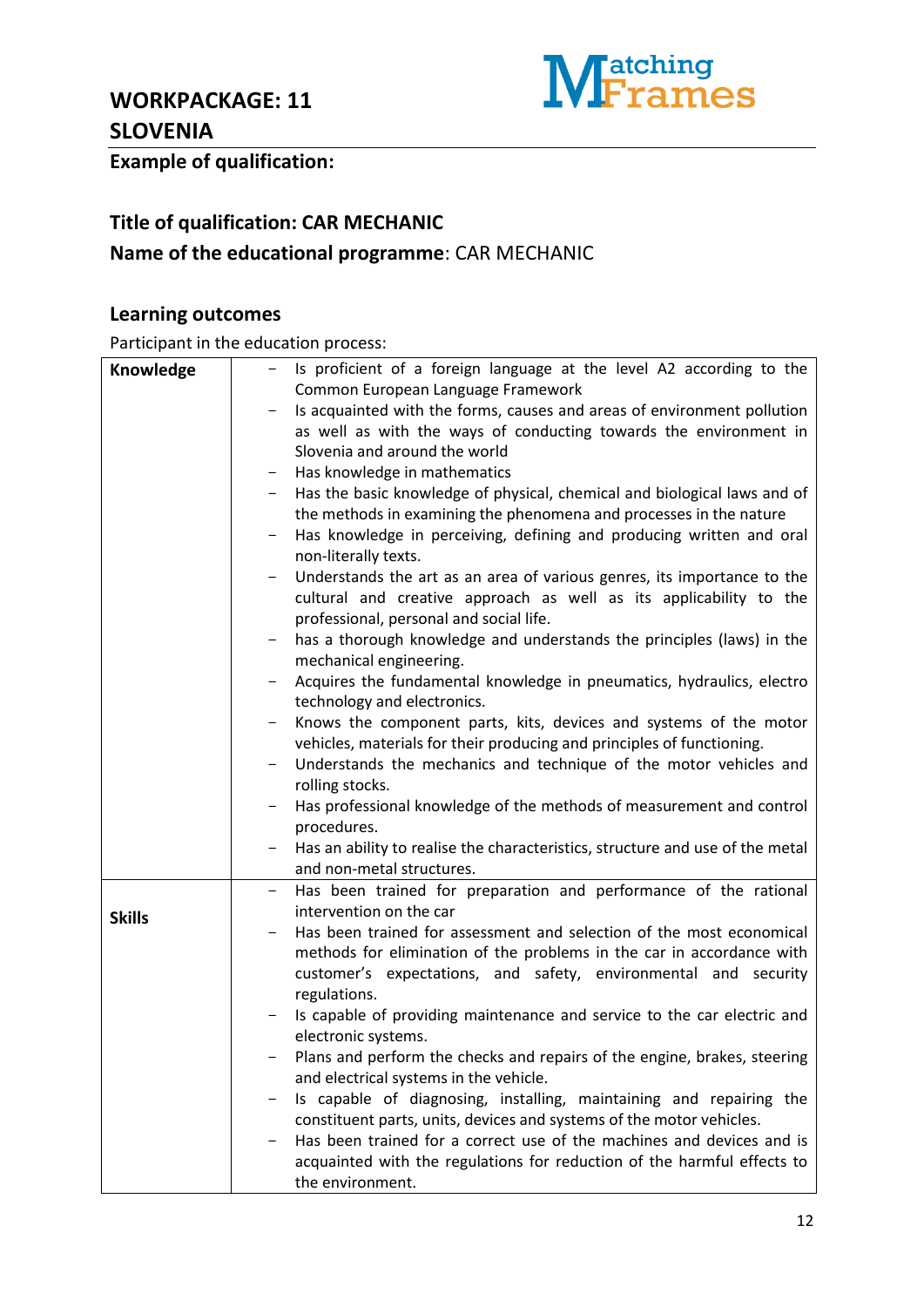**SLOVENIA** 



|                    | Is trained for various procedures of manual and mechanical procedures<br>for cutting, moulding and combining metals and non-metals. |
|--------------------|-------------------------------------------------------------------------------------------------------------------------------------|
|                    |                                                                                                                                     |
|                    | Knows how to use and draw simple working sketches of machine parts,                                                                 |
|                    | component sketches of smaller units and schemes in accordance with the<br>standardisation.                                          |
|                    | Individually uses the information-communication technology from the                                                                 |
|                    | professional area                                                                                                                   |
|                    | masters measure and control processes and applies measure (as well as                                                               |
|                    | computer guided) and control devices, tools and machines.                                                                           |
|                    | Develops general body endurance, movability, power, coordination of                                                                 |
|                    | moves, speed, balance and accuracy.                                                                                                 |
| <b>Competences</b> |                                                                                                                                     |
|                    |                                                                                                                                     |
|                    | Is capable of a responsible and fair behaviour in the working environment                                                           |
|                    | Is responsible regarding environment protection, own protection and                                                                 |
|                    | safety at the workplace                                                                                                             |
|                    | Is trained for team work and cooperation in project works<br>$\overline{\phantom{m}}$                                               |
|                    | Is trained for the use of knowledge and competences in new anticipated                                                              |
|                    | situations.                                                                                                                         |
|                    | Develops the basics of business (costs control and calculations).                                                                   |
|                    | Develops a positive attitude towards the artistic and cultural heritage.                                                            |
|                    | Develops capabilities of life-long learning.                                                                                        |

## <span id="page-12-0"></span>**3.2. Qualification ELECTRTICAL ENGINEERING TECHNICIAN in field of Electrical sector**

**Learning outcomes and description of qualification**: see table 3 below **Level of certificate**: NQF LEVEL 5, EQF LEVEL 4 and ISCED level 3 B

#### <span id="page-12-1"></span>Table 2: ELECTRICAL ENGINEERING TECHNICIAN

| <b>QUALIFICATION</b><br>(certificate) | <b>SECONDARY TECHNICAL EDUCATION</b><br>(vocational matura certificate)                                                                                                                                                         |  |
|---------------------------------------|---------------------------------------------------------------------------------------------------------------------------------------------------------------------------------------------------------------------------------|--|
| <b>Type</b><br>of l<br>education      | Technical upper secondary education                                                                                                                                                                                             |  |
| <b>Duration period</b>                | $4 - 5$ years, from 240 to 300 credits                                                                                                                                                                                          |  |
| <b>Admission</b><br>requirements      | Completed primary school or lower vocational education                                                                                                                                                                          |  |
| <b>Providers</b>                      | - Secondary technical and professional schools in cooperation with the<br>employers, if a practical work on workplace is defined in the programme<br>- Institutions for education of children and youngsters with special needs |  |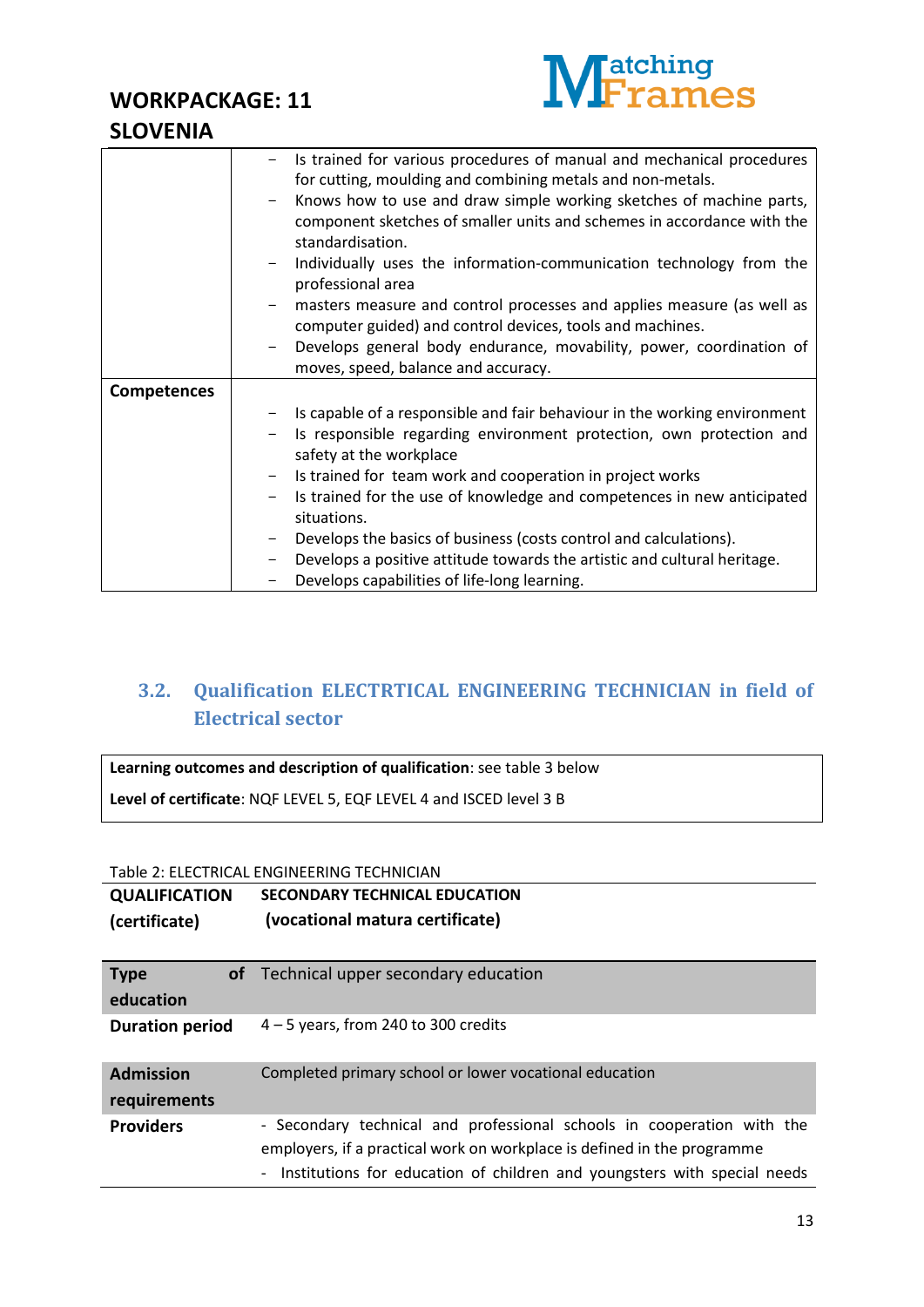

|                        | (provide programmes adopted to the needs of students with special needs)                                                                                                                                                                                                                                                                                                                                                                                                                                                                |
|------------------------|-----------------------------------------------------------------------------------------------------------------------------------------------------------------------------------------------------------------------------------------------------------------------------------------------------------------------------------------------------------------------------------------------------------------------------------------------------------------------------------------------------------------------------------------|
|                        | - Institutions for adult education                                                                                                                                                                                                                                                                                                                                                                                                                                                                                                      |
| <b>Learning</b>        | Knowledge: level 5                                                                                                                                                                                                                                                                                                                                                                                                                                                                                                                      |
| outcomes (at the       | Skills: level 5                                                                                                                                                                                                                                                                                                                                                                                                                                                                                                                         |
| level of SQF)          | Competences: level 5                                                                                                                                                                                                                                                                                                                                                                                                                                                                                                                    |
| Assessment and         | System of assessment:                                                                                                                                                                                                                                                                                                                                                                                                                                                                                                                   |
| awarding               | The assessment is a method for defining students' knowledge of the<br>vocational abilities, skills and competence, as well as the way s/he meets the<br>criteria for receiving credits in accordance with the programme. In the<br>assessment of students, the unformally acquired knowledge is also considered<br>if the student demonstrates it. The students are assessed with grades from 5<br>(excellent) to 1 (poor /insufficient)<br>Progression:                                                                                |
|                        | Students' advancement to the next year depends on their success at the end<br>of the school year which includes positive grades in all subjects and modules<br>and successfully completed all other educational obligations determined by<br>the educational programme.<br>Matura exam:                                                                                                                                                                                                                                                 |
|                        | The education programme is completed with the vocational matura. This is a<br>method of defining students' knowledge in accordance with the goals of the<br>education programmes. The students' success is assessed with: a) points and<br>b) grades - the standard grades are from 1-5 or point grades from 1-8. The<br>candidate successfully completed the vocational matura if s/he obtains all<br>positive grades in all subjects.<br>Conditions for acquisition of an official document:<br>Successfully passed vocational matura |
| <b>Transferability</b> | Matura/vocational course, higher secondary education (SQF level 6), upper                                                                                                                                                                                                                                                                                                                                                                                                                                                               |
|                        | secondary vocational education (SQF, level 7) and university education (SQF,<br>level 7)                                                                                                                                                                                                                                                                                                                                                                                                                                                |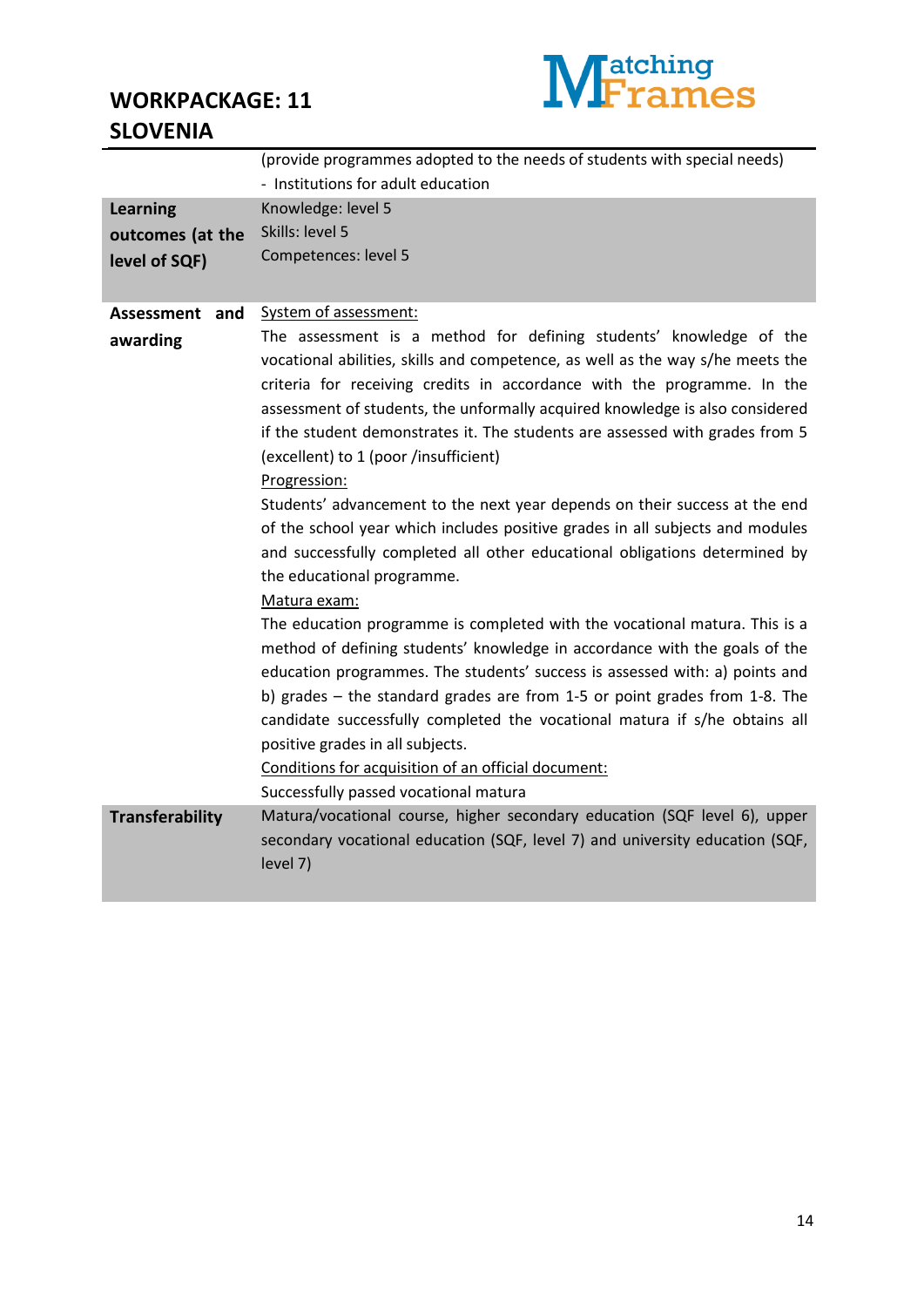

**Example of the qualification:** 

## **Title of the qualification: ELECTRICAL ENGINEERING TECHNICIAN Name of the educational programme: ELECTRICAL ENGINEERING TECHNICIAN Learning outcomes**

#### Participant in the education process

| Knowledge     | Is proficient of the foreign language at the level B1 according to the      |
|---------------|-----------------------------------------------------------------------------|
|               | Common European Language Framework,                                         |
|               | Is proficient of the Slovenian standard language and consciously applies it |
|               | in the given communication situations and distinguishes the standard and    |
|               | non-standard use,                                                           |
|               | Is proficient of the mathematical solving of the technical problems from    |
|               | the professional area and knows to make an analytical and graphical         |
|               | presentations,                                                              |
|               | Is proficient of the technical terminology,<br>$\qquad \qquad -$            |
|               | Is proficient in the technical documentation knowledge,                     |
|               | Knows materials and elements from the areas of electrotechnics, and         |
|               | correctly and safely uses tools, machines and devices,                      |
|               | Knows the fundamental elements of the software, rules for writing           |
|               | programmes and basic knowledge of syntaxes and semantics when               |
|               | writing programmes,                                                         |
|               | Knows instruments and measure methods for measuring the electrical          |
|               | and other physical values, for element analysis and systems in the area of  |
|               | the electrotechnics                                                         |
|               | - Knows the functioning and maintaining of the electrical systems           |
|               | Knows the electrotechnical components in the system application for         |
|               | regulations, steering and surveillance,                                     |
|               | Knows to work with mechanical and programme equipment that                  |
|               | supports the multimedia systems,                                            |
|               | Knows the standards, technical regulations and other regulation in the      |
|               | field of electrotechnics in safety at the workplace,                        |
|               | Knows the principles of finance, accounting and bookkeeping and             |
|               | legislation.                                                                |
| <b>Skills</b> | Develops abilities for understanding and communicating in Slovenian and     |
|               | other foreign language.                                                     |
|               | Uses current information-communication technologies.<br>$\qquad \qquad -$   |
|               | Develops general body endurance, movability, power, coordination of         |
|               | moving, speed, balance and precision.                                       |
|               | Masters technical-theoretical and practical knowledge and skills that are   |
|               | important for the application of complex tasks.                             |
|               | Masters occupational specific methods of solving tasks, problems and        |
|               | professional decision.                                                      |
|               | Is capable of planning simpler systems and produces a project work.         |
|               | Knows the elements of the programming devices and knows how to solve        |
|               | less complex examples with the elements of programming devices.             |
|               |                                                                             |
|               |                                                                             |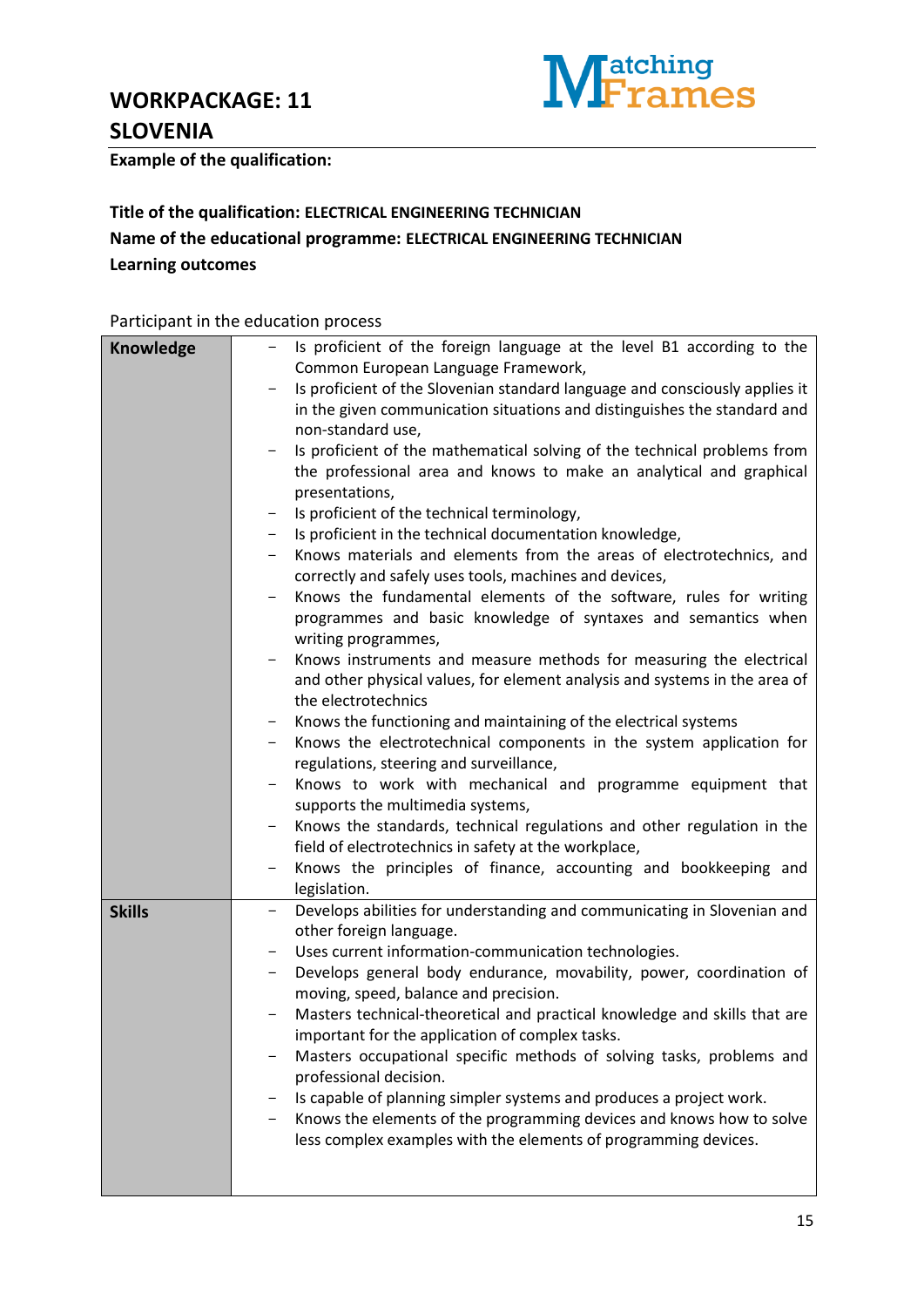**SLOVENIA** 



| <b>Competences</b> | Develops ability for life-long learning.<br>$-$                                                   |
|--------------------|---------------------------------------------------------------------------------------------------|
|                    | Cares for the personal development for successful cooperation in society.<br>-                    |
|                    | Develops abilities for individual critical assessment and responsible<br>$\overline{\phantom{0}}$ |
|                    | attitude.                                                                                         |
|                    | Develops a consciousness for the security of the environment, rational<br>$-$                     |
|                    | use of the energy and materials.                                                                  |
|                    | Develops a consciousness of work safety and health<br>$\qquad \qquad -$                           |
|                    | Develops skills for project and team work.<br>$\overline{\phantom{m}}$                            |
|                    | Develops innovative and creative thinking.<br>-                                                   |
|                    | Develops principles of the business thinking.<br>-                                                |
|                    | Develops communication characteristics.                                                           |

#### <span id="page-15-0"></span>**3.3. Qualification TOOL INDUSTRY WORKER in field of Metal sector**

**Learning outcomes and description of qualification**: see detailed description in **WP 10** (*Occupational* 

*Standard and VET programme - Processor of metals/Toolmaker*)

**Level of certificate**: NQF LEVEL 4, EQF LEVEL 4 and ISCED level 3 C